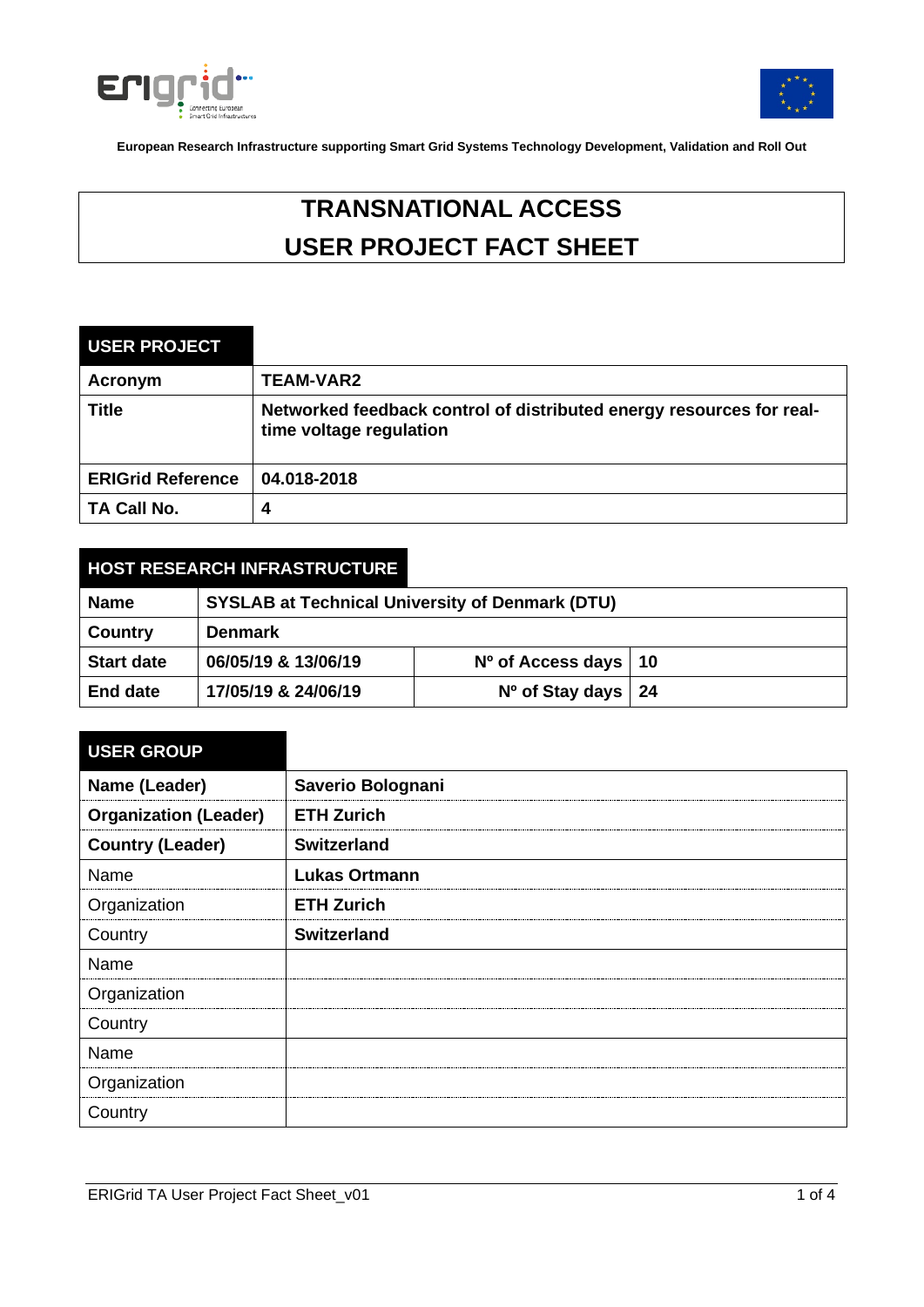



### **1. USER PROJECT SUMMARY** (objectives, set-up, methodology, approach, motivation)

Future power distribution networks will be characterized by distributed and intermittent microgeneration, charging facilities for a widespread electric mobility infrastructure, and increased overall demand subject to strict reliability specifications. Grid congestion is expected to occur increasingly often, and the operational constraints of the grid (e.g. over- and under- voltage limits) will become a bottleneck to the efficient implementation of this transition.

An extremely promising avenue consists in exploiting the electronic power converters available at every micro generator as a finely distributed network of reactive power compensators. If properly controlled, these devices have the potential of regulating the feeder voltage profile, increasing grid efficiency, and ultimately extending its hosting capacity without any structural reinforcement.

The project aims at validating a control approach that departs from both the traditional model-based optimization that is currently employed for the management of power systems, and from the simplistic, purely local, control strategies which have been recently proposed in the literature, and have even appeared in grid code drafts. It is a real-time feedback strategy, therefore robust against parametric uncertainty and unmodeled disturbances, and superior with the respect to dynamic control loop performance. Most importantly, it is a networked strategy, i.e., it enables coordination and cooperation between the different converters, in order to drive their operation to an optimal configuration in which all voltage constraints are satisfied.

The experiments proposed in this project have the potential of validating, in a proof-of-concept prototype, a two-fold fundamental claim:

1. Communication between converters is necessary for effective voltage regulation

2. Scalable distributed communication architectures are as good as centralized ones

These results have far-reaching implications, in terms of specifications for the design of smart distribution grid infrastructures. In line with ERIGRID goals, this project shows how it is possible (and necessary) to analyze and evaluate the complex interactions that emerge in these cyberphysical systems.

The whole investigation was organized into three sub-experiments.

#### **Experiment 1 – Benchmark scenario**

The goal of this experiment is to identify a benchmark, i.e., a grid topology so that, in the presence of typical generation and power demand patterns, under- and/or over- voltage phenomena are observed if reactive power is not controlled.

#### **Experiment 2 – Suboptimal local Volt/VAR control**

A set of local reactive power control algorithms was run in Experiment 2. The goal of this experiment is to validate the fact that purely local reactive power control policies (i.e. based on local voltage and reactive power measurements, without communication) cannot regulate the feeder voltage profile to the desired level, even if the problem is feasible (that is, there exist reactive power set-points for the power converters that achieve so).

#### **Experiment 3 – Networked Volt/VAR control**

The goal of this experiment is to show how a networked feedback control law, in which the reactive power injection of each converter is controlled based on both local voltage measurements and information coming from other converters, can perform practically as good as the benchmark ORPF solution.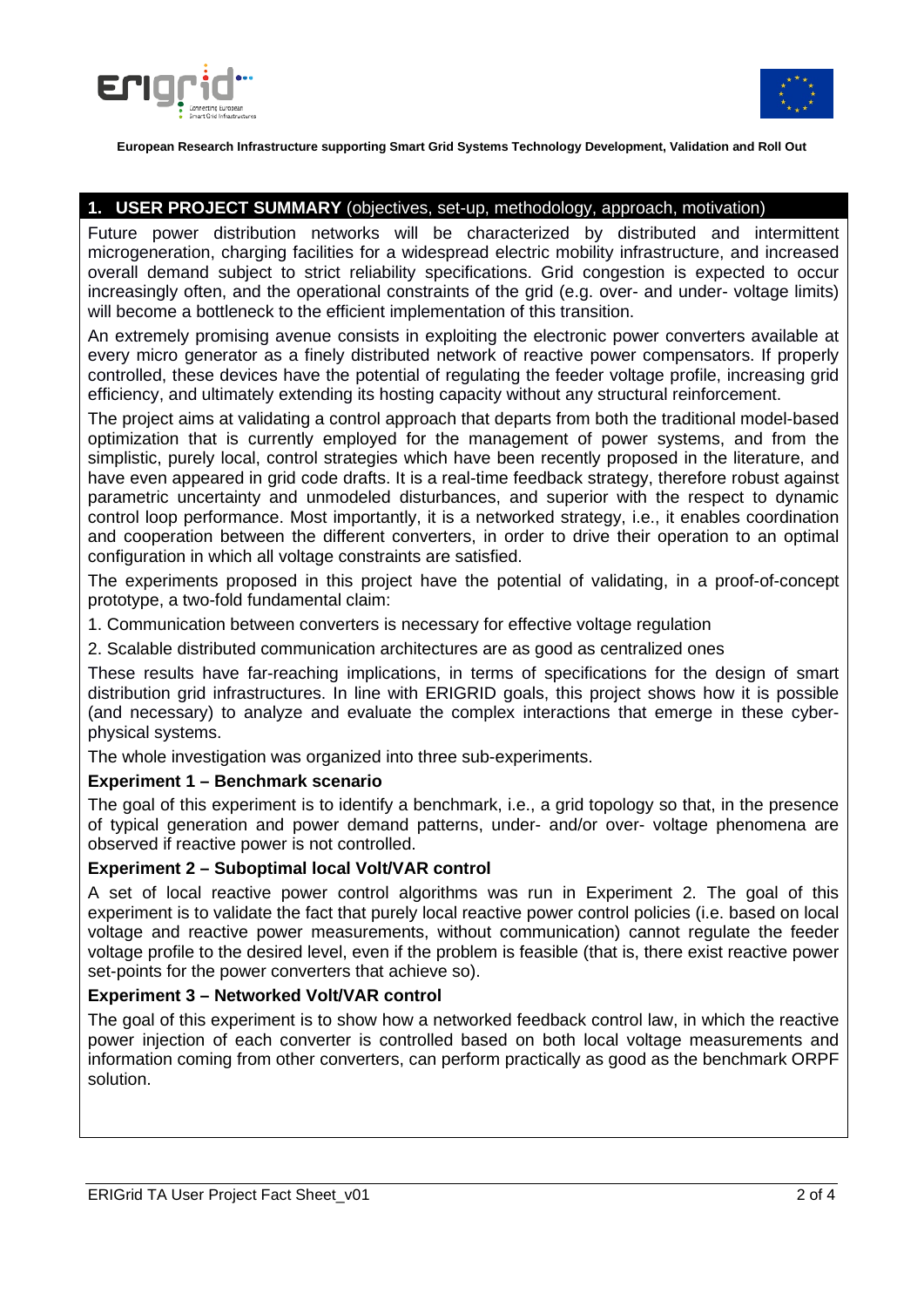



#### **Experiment 4 – Distributed networked Volt/VAR control**

The goal of this experiment is to implement a distributed networked controller that controls the voltage without a central unit. It is supposed to show that communication between neighboring converters is sufficient to enable an optimal reactive power dispatch.

#### **2. MAIN ACHIEVEMENTS** (results, conclusions, lessons learned)

Multiple conclusions can be drawn based on the collected data:

Experiment 1 – Benchmark Scenario

- we identified a grid topology and corresponding active power production and consumption patterns that lead to overvoltages if the reactive power on the grid is not controlled;
- even in a relatively simple and small distribution feeder, power generation from renewable sources (wind and solar) may need to be curtailed because of overvoltage contingencies if reactive power is not used;

Experiment 2 – Suboptimal local Volt/VAR control

- as predicted, purely local controllers can barely mitigate this problem; the reactive power capability of the generators that experience overvoltage are generally limited and insufficient to regulate the voltage;
- local controllers can make the overvoltages worse leading to an even higher curtailment of renewable power infeed;

Experiment 3 – Networked Volt/VAR control

- model-based approaches, based on the centralized solution of an ORPF problem, has limited applicability because of the model uncertainty and measurements errors;
- networked solutions exhibit the cooperative behavior that was expected, therefore unleashing the full potential of a distributed network of reactive power compensators;
- the networked controller is very robust and needs nearly no model information, which enables a plug and play rollout to the power grid;

Experiment 4 – Distributed networked Volt/VAR control

- a distributed implementation without a central unit was implemented and performed well;
- triggered by the physical experiments we numerically analyzed the scalability of the control approach. It scales well with the number of inverters on the grid;
- furthermore, we found out that one should perform as many communication steps in between actuations steps as possible;